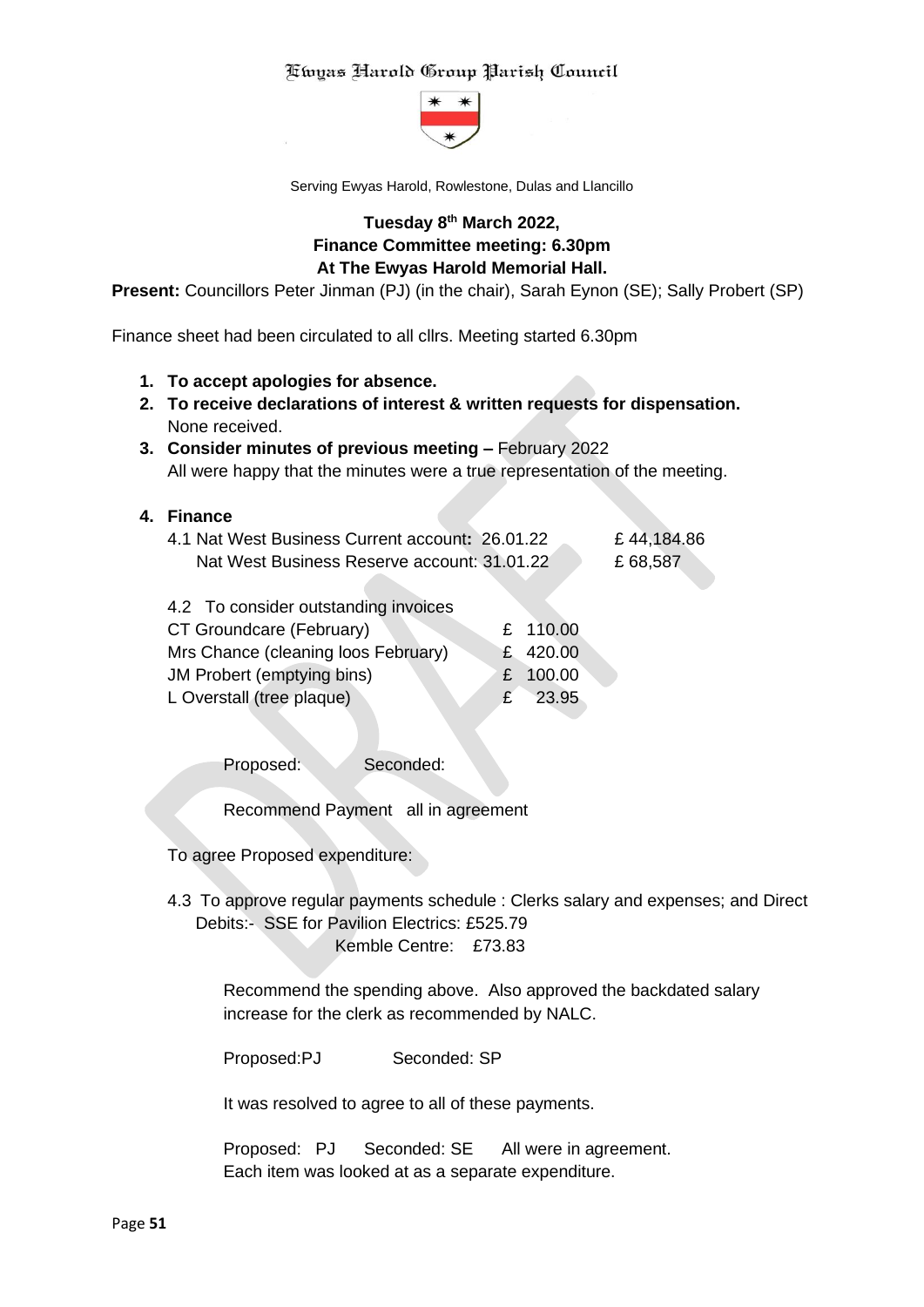

*Action: Clerk to action these agreed payments*.

- 4.4 To acknowledge receipts. None
- 4.5 To Consider grant applications: None
- **5 Tenders for grass cutting on the rec have been received:** resolution on how to proceed. The finance committee opted to retain Nick Cooper-Thomas in this role, clerk will let him know.

**Other quotes submitted for work on the rec were gone through and the work was approved.**

- **6 To raise matters for the next agenda:** None.
- **7 To note the date of the next scheduled meeting : 12th April 2022**

The committee agreed with the cheques that were being submitted to the PC for authorisation.

Meeting closed at 7pm

# **Ewyas Harold Group Parish Council meeting: 7.05pm At The Ewyas Harold Memorial Hall.**

# **Draft Minutes**

#### Meeting started: 7.03 pm

**Present:** Councillors: **Peter Jinman (PJ) (in the chair): Sarah Eynon** (SE); **Will Lloyd (WL); Connor Price (CP); Sally Probert (SP);**

Also: Sophie Glover (Clerk), 2 police officers and 3 members of the public.

**1. To accept apologies for absence.** Liz Overstall (LO); Malcolm Watkins (MW); Alex Culpin (AC); Terry Talbot – Footpaths officer (TT); Absent with out apology: Stephen Clayton (SC),

#### **2. To receive declarations of interest & written requests for dispensation.**

SP for her husbands work with the bins on behalf of the PC.

All cllrs were happy with this position.

**3. To consider minutes of the previous meeting -** Feb 2022. All were in agreement that the minutes were an accurate record of the meeting. The Chair duly agreed to sign the minutes. Proposed: SP seconded: WP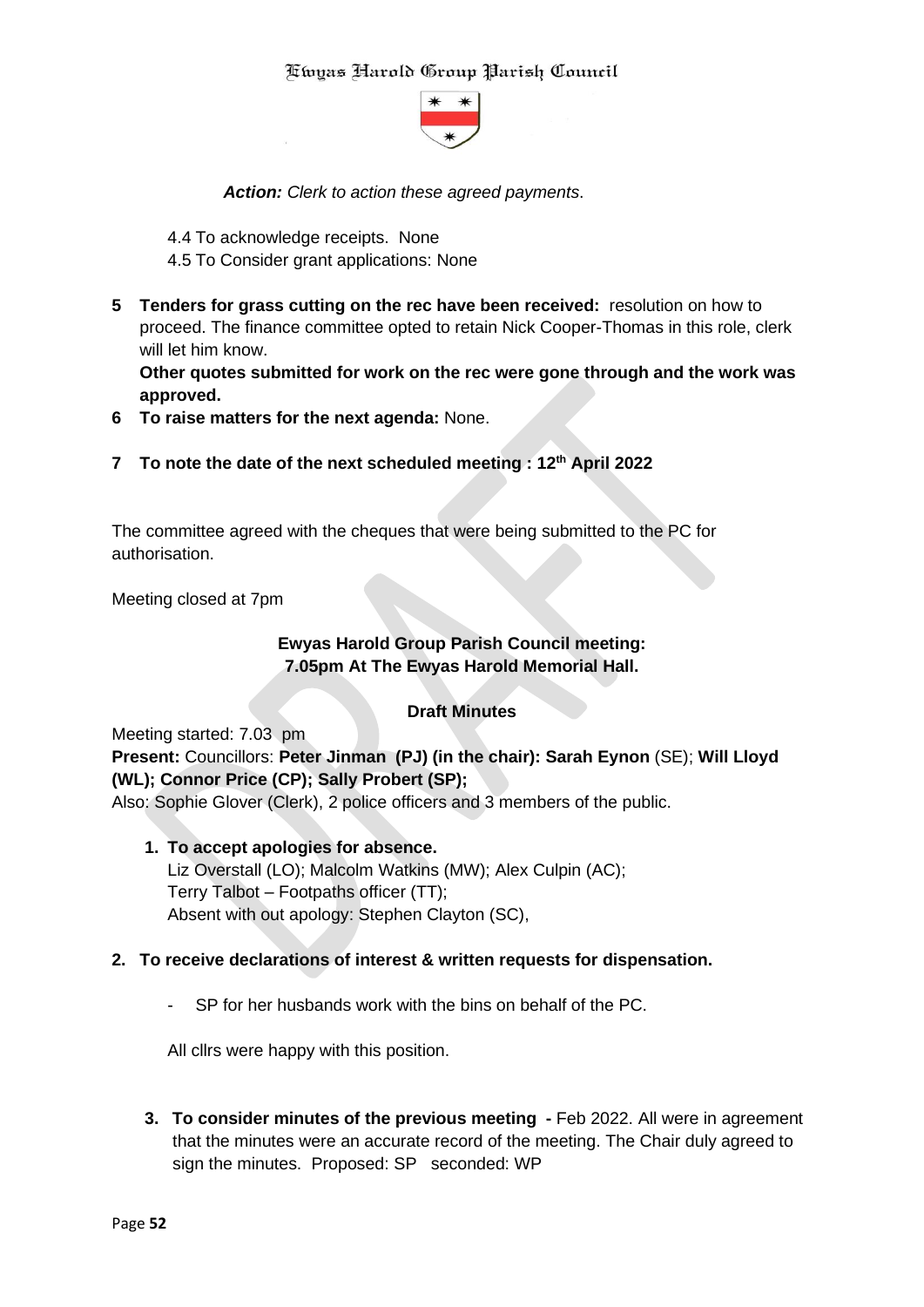

*Action: Chair to sign the minutes.*

**4. Matters arising from the minutes:** either addressed, on the agenda or actions list apart from : Clerks replacement, Chair has been in regular contact with HALC, the advertisement is on the HALC website and on our parish notice boards. Cllrs all agreed that going forward they wanted a clerk employed asap, and a CILCA qualified clerk. Co-option of councillors – Clerk to chase up if the prospective councillor to see if they are still keen to join the councillor.

#### **5. Matters arising between meetings:**

Correspondence from ACCC including that ref the jubilee. Raised below.

### **6. Open forum for public comment:**

Query raised by a member of the public on the minutes from the last meeting, ACCC had not received any information prior to the last meeting.

There had been a freedom of information request for the zip line – received and to be actioned by the clerk. In response, ACCC were informed that the PC were here to be the voice of and ear to their residents.

Clerk to ensure that the Feb minutes are correct on line.

Ref the FoI request clerk to check if the quotes can be sent as they are or should they be redacted? Clerk to check with HALC.

MoP declared that he was in discussion with the senior Dr's at the surgery. He is keen to purchase the site to develop it for the Dr's including putting in more carpark spaces. The Chair reminded the meeting that the original purchase of the Kemble Centre was to assist with the medical and social care provision for the village.

ACCC wanted the meeting to remember that there had been a unanimous vote to grant them a lease, to which the Chair reminded them that whilst that was the case, the PC could change its mind if factors changed.

# **7. To receive a brief report from :**

#### 7.1 the Ward Councillor/PC Chair.

PJ was pleased to tell the meeting that Balfour Beatty had just purchased a new, super fast pothole filling machine.

Lower House Rd at Rowlstone has been closed for an emergency, PJ has put in a query as to why and for how long this will be in place.

He told the meeting that the PC were applying for the current drainage grant, but they need full quotes prior to making this submission.

Herefordshire Council are putting together a programme to assist Ukrainian refugees. Fruit farms locally are offering their facilities for people to live in with immediate effect. Herefordshire Council's budget has now been set.

*Action:*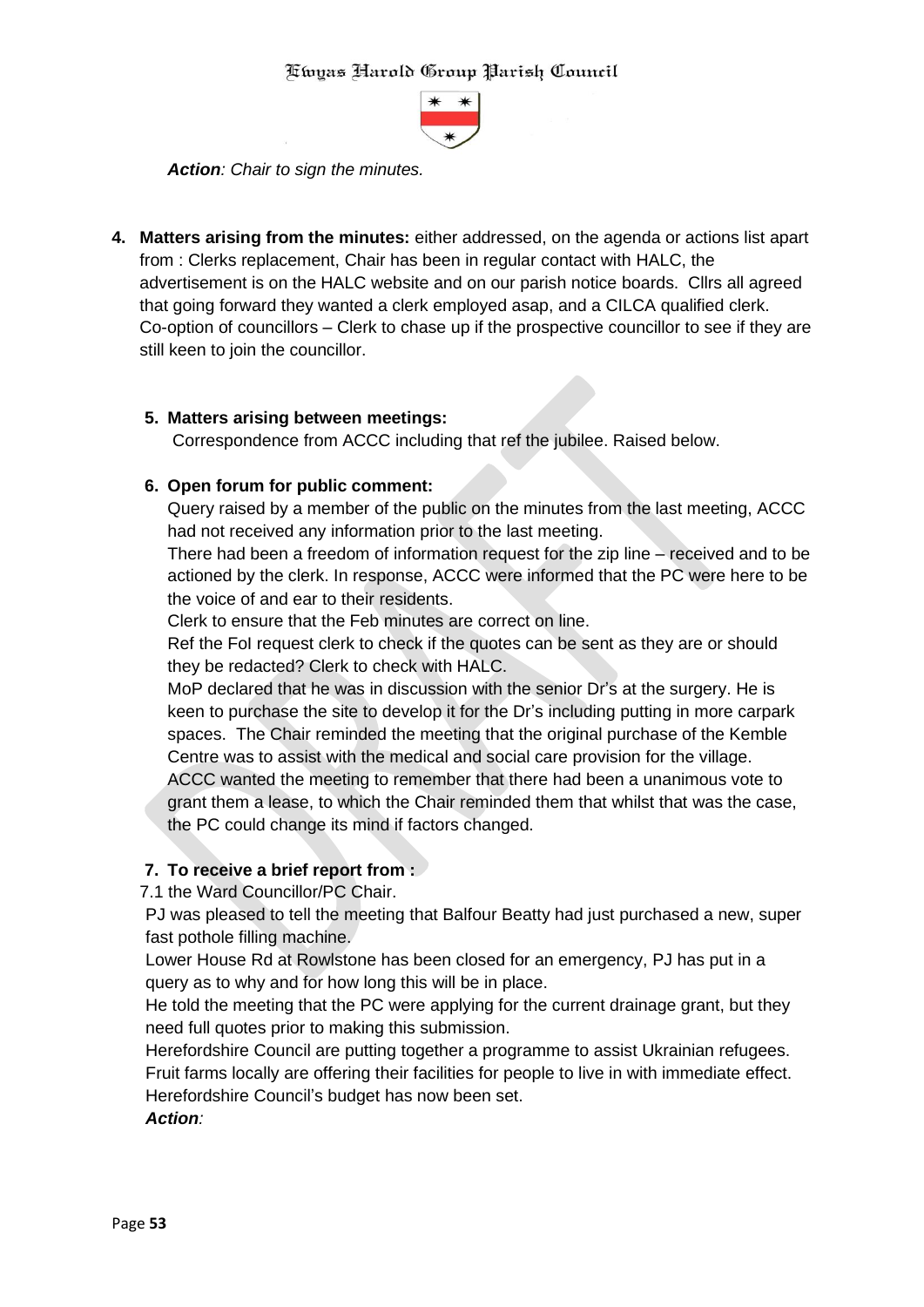

7.2 To receive a report from PCSO – Jeff Rouse and Peter?

Janet Edwards is still a missing person in Herefordshire – every one was asked to keep their eyes out for her.

Generally crime remains low in the area. People were reminded that there are still those out there who are 'checking out' properties and everyone should remain cautious and aware of their premises and belongings.

WL had the SID data and ran through this – he will pass on the typical times for speeding so that the police can have an occasional presence during these times.

The Chair advised the PCSO's that the PC were hoping to have a meeting with Insp Ian Connolly this month.

The police warned the meeting that the 'Daz Band' were due to play at the Memorial Hall on 26<sup>th</sup> March – he had been advised that their material was perhaps inappropriate. The PCSO's will be in contact with the hall booking people.

The Chair raised a problem that had been bought to him by residents at the Hannover Trust, who are having problems with drivers turning there, knocking down fences etc. They are also concerned that their road is occasionally completely blocked meaning that emergency vehicles can not reach them.

Allotments: PJ has been in discussion with a local land owner about this, he is still pursuing this.

Environment agency: will be asked about the need to clear the debris from the bridges throughout the village.

#### *Action: clerk to*

7.3 To receive report from footpath officer – Terry Talbot had not been in contact. The collapsing footpath EH1 is the responsibility of the landowner, WL with liaise with PJ about this.

7.4 To receive report from the Tree Warden. To make a proposal on the way forward following the Tree Surgeons report, circulated prior to the meeting.

7.5 Balfour Beatty – decision on cutting of grass verges in the summer.

#### **8. Action List for Councillors –**

Actions discussed under the various headings in these minutes apart from: Council tax at the library – clerk to keep chasing.

**9. Kemble Centre –** update and lease discussion. Our solicitor has prepared an outline lease and has now been sent to the ACCC solicitors today. ACCC have been told that this has been received, and that their solicitor will look through it and then pass it on to them for their input before it comes back to us.

Cutting down the diseased tree at the KC, we have one quote, we need to get 2 further quotes.

The soffits are due to arrive tomorrow and the job should be started by the end of this week.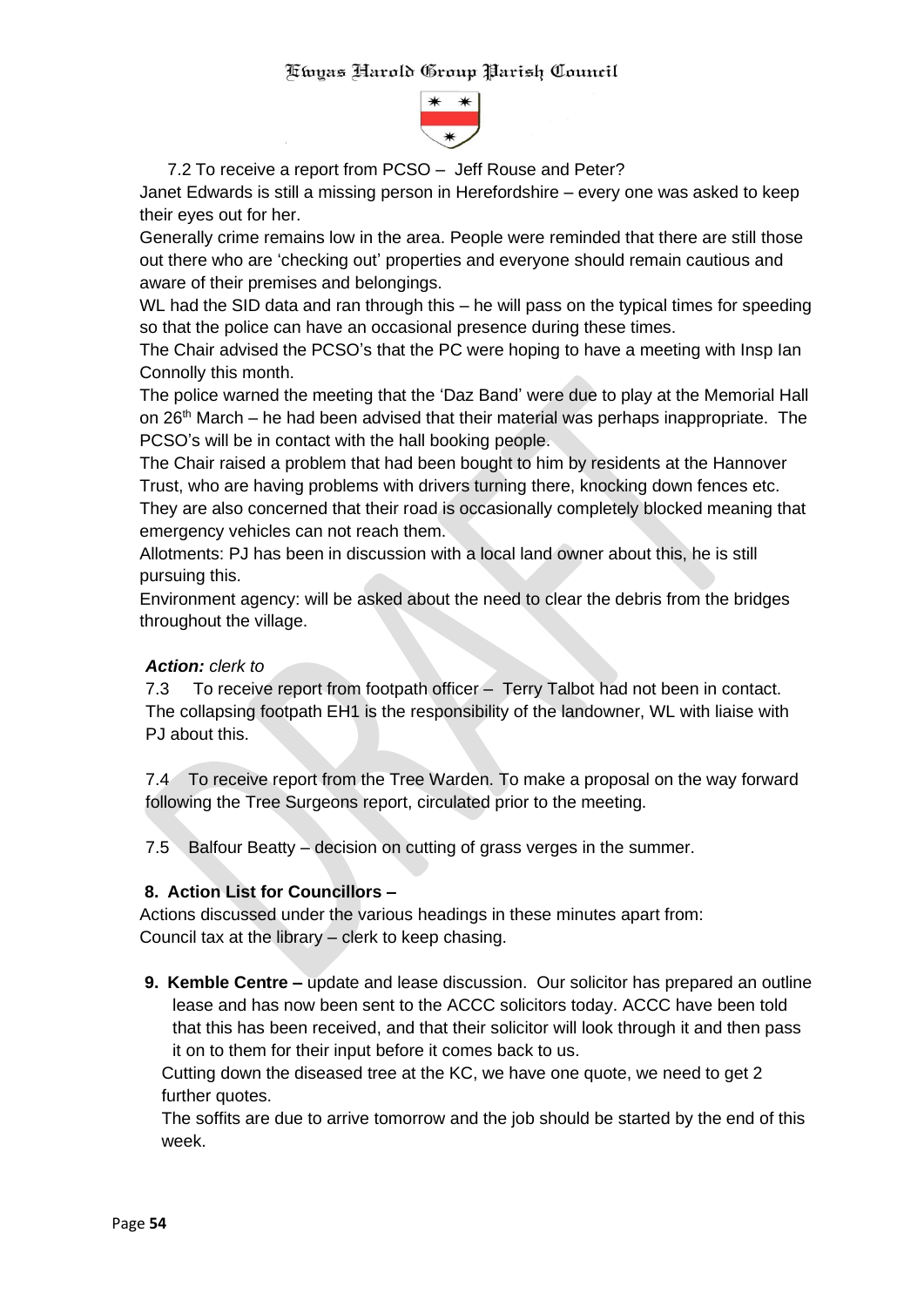

It has been reported that there are 2 vehicles that are permanently parked there. It was resolved that the PC needs to look at what they want the rules to be about parking there…then mount these rules on a notice board. The Chair asked cllrs to e mail him with thoughts on these rules.

*Action: clerk to ask both new companies to quote and direct them to talk to LO Cllrs to write to chair about car park rules.*

# **10. Planning**

**10.1 To consider comments on applications to be determined by Herefordshire Council as listed below or on the Herefordshire Council Planning website prior to the meeting.**

None listed at this time. **Comment:** Parish Council

### **10.2 To note the applications determined by Herefordshire Council:-** None

**10.3 Discussion on S106 requirements in the future**. To come from the meeting with Insp. Ian Connolly.

### **10.4 Herefordshire Local Plan Consultation**: Second phase.

#### **11. Recreation ground/pavilion:**

Update on the rec, pavilion and play area. Playground surface deterioration. Car park expansion: the rec committee had had a meeting about this, they resolved that they needed a clear specification and clear mapping as to where the current drainage pipes are on the field. WL asked for permission to get a land registry map of the rec at a cost of approximately £40 Proposed: SP seconded: CP When we have this map, the future development on the rec can be mapped out formally.

Quotes for various jobs on the rec had been looked at by the finance committee: all quotes were accepted by the meeting and it was proposed to accept them all and to get the jobs done: Proposed: CP seconded WL all in favour. The decorators quotes for various jobs was deemed big enough to need to go out for further quotes. SE will undertake finding these.

WL and MW have met 2 further companies for quotes to deliver the MUGA. Agreement on the next steps in the process of tender for rec grass cutting. 2022 to 2023. It was moved that the PC stay with NC-T Proposed: SP seconded: WL all were in favour.

*Action:- WL to get the map for the rec.*

#### **12. Lengthsman**

To receive an update and consider vital work required around the parish. Decision needed on signing up for the lengthsman scheme for 2022 to 2023.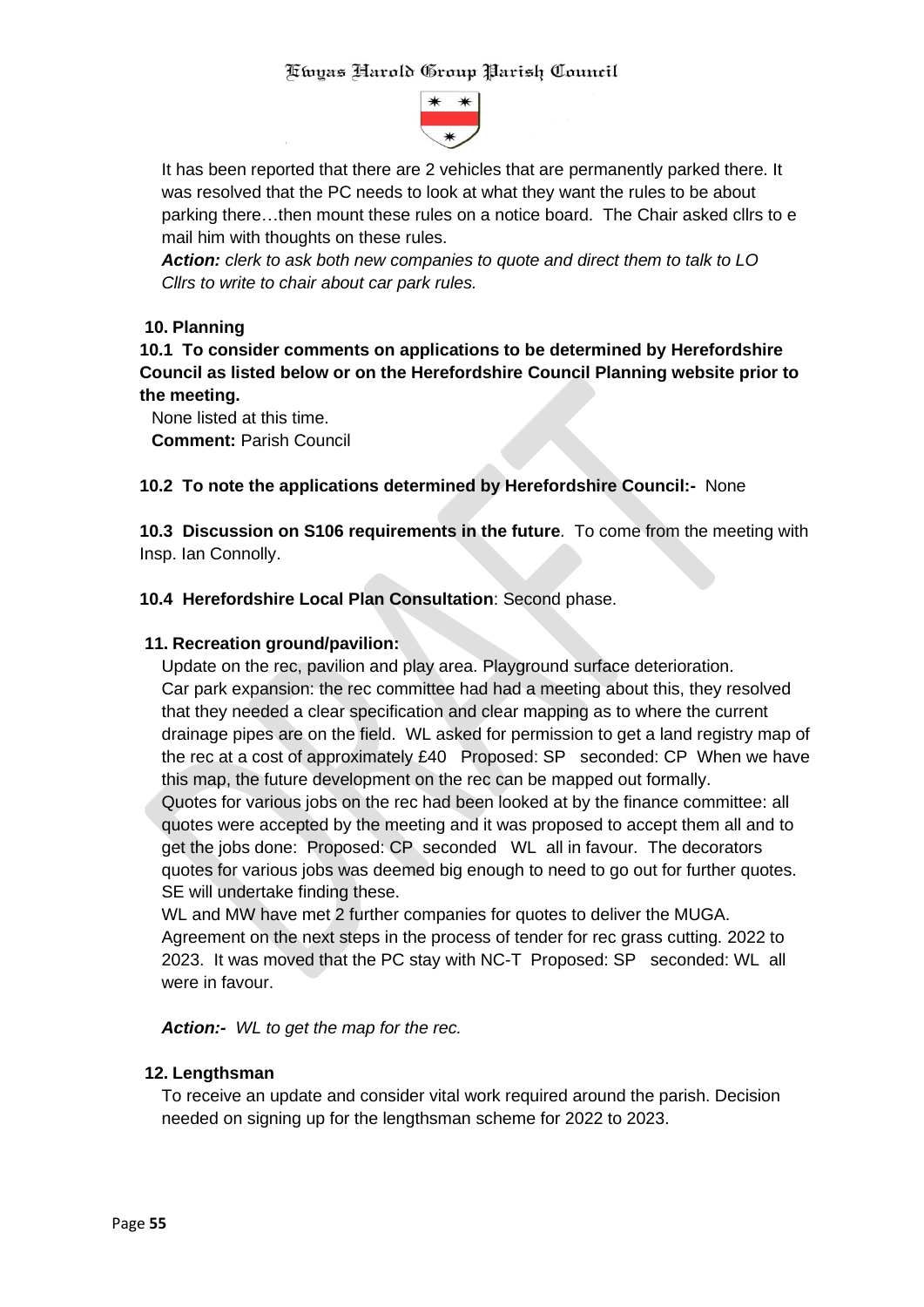

Discussion on the lengthsman role going forward: maintenance work needs to be done, the PC have not spent much of their lengthsman budget. The PC felt that they need to have a tighter control on the work that he is doing.

It was suggested that the PC used David Roden to do our big drainage grant projects. The PC would then engage a  $2<sup>nd</sup>$  lengthsman to do the maintenance and smaller jobs around the parish. It was suggested that the bigger projects should be left to Balfour Beatty to do themselves.

*Action: Clerk to check with BB to see if they will let us run 2 lengthsman. Also, if the PC wants to do bigger work under the drainage grant, can we use other contractors with the necessary papers to do the work in stead of our lengthsman?*

- *Clerk also to circulate the tender documents on the PC archives.*

PJ asked for the meeting to continue after the allotted 2hours.

Proposed: PJ Seconded: CP all were in agreement.

### **13. Finance**

- 13.1 Balance as in the Finance Committee minutes.
- 13.2 To authorise payments to be made as in the finance committee minutes.
- 13.3 To authorise regular payments (as listed in the finance committee minutes)
- 13.4 To confirm monies received: As listed in finance committee minutes.
- 13.5 Grant requests for consideration: None.

Proposed to make these payments: all in agreement. Proposed: WL Seconded: CP

Bank statements need to be changed to go to SP of the Finance Committee.

Clerks back dated pay to April 2021 was approved proposed: WL Seconded: CP

It was proposed that should it not have been logged the level of expenditure that the PC can make before going out to 3 quotes is to be raised to £500.

*Action: Clerk to make these payments*, *change bank statement address to SP and tell the payroll clerk.*

#### **14. Garden at Dore Abbey:**

To consider the request to assist with this. LO was not present that this meeting so this item was not discussed.

#### **15. Community Resilience Plan / Covid 19**

CP has the outline of the plan ready. He needs a communication tree showing who will ring whom. He has reached out to the school, will contact the Dr surgery, library, church, etc. 24<sup>th</sup> March will be a stakeholder event in the afternoon to pass on more information.

*Action: CP to tighten up open events details.*